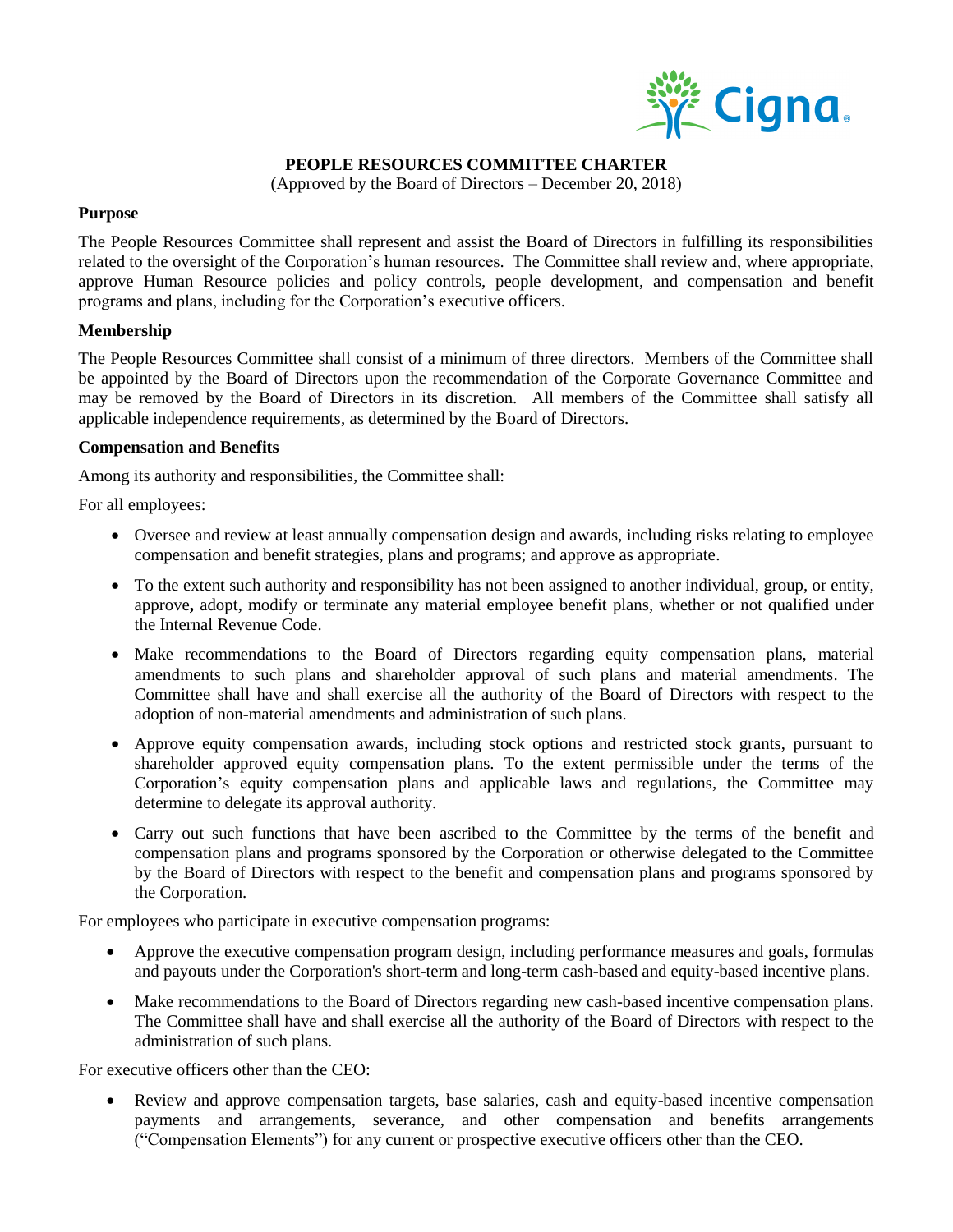With respect to awards under performance-based compensation plans, establish and administer performance goals and certify that performance goals were met.

For the CEO:

 Annually establish corporate goals and objectives relevant to CEO's compensation; evaluate the CEO's performance in light of those established goals and objectives; and recommend the CEO's Compensation Elements to the independent members of the Board of Directors for approval.

# **Compensation Disclosures**

The Committee shall:

- Review and discuss with management the Corporation's "Compensation Discussion and Analysis" ("CD&A") and related disclosures that Securities and Exchange Commission ("SEC") rules require be included in the annual report and proxy statement, recommend to the Board of Directors based on the review and discussions whether the CD&A should be included in the annual report and proxy statement, and prepare the People Resources Committee Report required by SEC rules for inclusion in the annual report and proxy statement.
- The Committee shall discuss the results of the shareholder advisory vote on "say-on-pay," if any, with regard to the named executive officers.

# **People Development**

The Committee shall:

- In consultation with the CEO, review the Corporation's people development processes.
- Oversee the policies and processes for people development and annually request that the Board of Directors be provided with an assessment of executive officers and key senior management, including a discussion of the persons considered as potential successors and their readiness and developmental needs to succeed the executive officers and members of key senior management. Assist the Board of Directors in developing and evaluating potential candidates for executive positions, including the CEO position, and review the succession plans for the principal executive officers.
- Review and monitor the Corporation's diversity program.

### **Governance, Structure and Operations**

The Committee shall:

- Evaluate and assess its performance on an annual basis.
- Reassess the adequacy of this charter and recommend any proposed changes to the Board of Directors for approval on an annual basis.
- Regularly meet in executive session without management.
- Regularly report to the Board of Directors with respect to its activities and decisions.

To carry out its responsibilities, the Committee shall have the authority to:

 Employ and obtain advice and assistance from external advisers to the Committee, including a compensation consultant, legal counsel or other adviser. The Committee shall be directly responsible for the appointment, compensation and oversight of the work of any such external adviser(s) retained by the Committee. In addition, the Corporation shall provide appropriate funding, as determined by the Committee, for the payment of reasonable compensation to external adviser(s). Prior to selecting an external adviser to the Committee (other than in-house counsel), the Committee shall consider (i) the provision of other services to the Corporation by the adviser's employer; (ii) the amount of fees paid to the adviser's employer as a percentage of that entity's total revenue; (iii) the policies and procedures of the adviser's employer that are designed to prevent conflicts of interests; (iv) any business or personal relationship between the adviser and a member of the Committee; (v) any Corporation stock owned by the adviser; (vi) any business or personal relationship of the adviser and an executive officer of the Corporation; and (vii) any other factor deemed relevant to the adviser's independence from management.